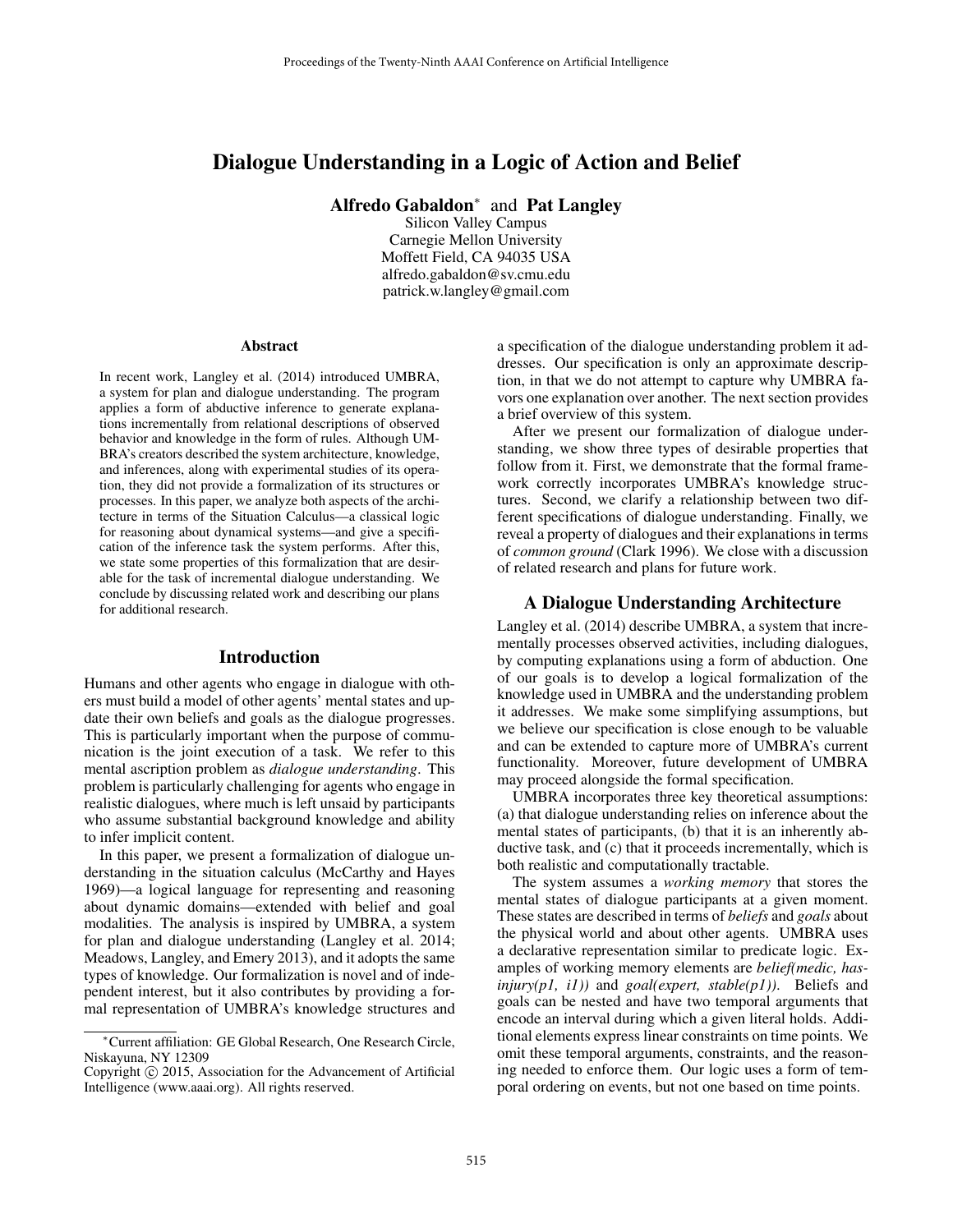The content of nonnested beliefs and goals is literals, such as *has-injury(p1)*, that represent domain information. Since the aim is to understand dialogues, UMBRA also incorporates a notation for six types for speech acts (Austin 1962; Searle 1969): inform, acknowledge, question, propose, accept, reject. The system also expresses these in a predicatelike notation, such as *inform(speaker, listener, content)*, that it can embed in beliefs within working memory.

UMBRA also incorporates a *knowledge* store – essentially a set of rules that encode different types of domain-specific and domain-independent knowledge. Unlike the contents of working memory, such knowledge is stable and changes rarely. The system utilizes four types of knowledge:

- *Speech act rules*, one for each speech act type, that describe the conditions and effects of a speech act on the mental state of agents in a domain-independent manner.
- *Conceptual rules* that define complex predicates in terms of simpler ones, forming a concept hierarchy.
- *Goal-generating rules* that encode conditions which give rise to new goals.
- *Dialogue grammar rules* that specify the patterns of speech acts that constitute a well-formed dialogue.

We will describe these rules in more detail and provide examples when we formalize them later in the paper.

In terms of computational mechanisms, UMBRA processes dialogues in an on-line manner, receiving beliefs about the occurrence of speech acts and attempting to explain them as they arrive. An explanation takes the form of a directed graph, similar to a proof tree, with the nodes being elements in working memory. UMBRA builds such an explanation incrementally, applying a form of abductive inference that extends the explanation, making default assumptions as it attempts to show the observed speech acts combine into a well-formed dialogue.

#### Formal Preliminaries

In this section, we give an overview of the logical framework on which we base our formalization: the situation calculus (McCarthy and Hayes 1969). In particular, we use an axiomatization that includes Reiter's (1991) solution to the Frame Problem and its extension with modalities for *knowledge* (Scherl and Levesque 2003) and *goals* (Shapiro, Lesperance, and Levesque 1998; 2005).

The situation calculus is a predicate logic language for representing dynamic domains. Its ontology includes *actions* that cause the change, *situations* that represent possible states of the domain, and domain *objects* that include a set of agents. The (actual) initial situation of the domain is encoded by the constant  $S_0$ , and the set of situations an agent may believe possible is denoted by the predicate *Init(s)*. The situation that results from executing an action  $\alpha$  in a situation  $s$  is specified by the function  $do(a, s)$ . A set of domain-independent axioms ensures that  $do(a, s)$  is a unique situation, creating tree-like structures for situations with initial situations as the roots. By nesting the function do, one can create sequences of actions

 $do(a_n, do(a_{n-1}, \ldots, do(a_1, s) \ldots)).$  We will use the notation  $do([a_1, \ldots, a_n], s)$  as shorthand for such a situation.

A relation  $s \subseteq s'$  represents the existence of a path from  $s$  to  $s'$ . The domain properties that change when actions are executed are called *fluents* and are represented by predicates with a situation argument. For example,  $critical(p, s)$  may specify that a patient  $p$  is in critical condition in  $s$ . The effect of actions on fluents is defined by a set of *successor state axioms*, which capture succinctly the effect of actions on fluents and incorporate a solution to the frame problem (Reiter 1991). We will not be concerned here with actions that affect the physical world, so the only successor state axioms we show are those for two special fluents,  $B(ag, s's)$ and  $G(ag, s', s)$ . We use these to model a possible-world semantics for beliefs and goals in the situation calculus. This approach to beliefs and goals is based on the work of Moore (1985) and the extensions of this work cited above.

The fluent  $B(ag, s', s)$  means intuitively that, in situation s, agent ag believes s' may be the actual situation.<sup>1</sup> Similarly,  $G(ag, s', s)$  states that, in situation s, ag considers s' to be consistent with what it wants to achieve. In order to make B and G behave as intended, one includes a number of axioms that constrain these relations to be transitive and Euclidean, and that all situations B-related to an initial situation are also initial. We defer to the cited work for details.

We can then define the belief and goal modalities *belief*( $ag, \phi, s$ ) and *goal*( $ag, \phi, s$ ) as macros in terms of B and  $G$ :

• An agent believes formula  $\phi$  holds in a situation s if it holds in all  $B$ -accessible situations  $s'$ :

*belief*( $ag, \phi, s$ )  $\stackrel{\text{def}}{=} (\forall s')(B(ag, s', s) \supset \phi[s'])$ 

• An agent has goal  $\phi$  in situation s if  $\phi$  holds in all situations  $s'$  that are  $G$ -accessible and there is a path from a current possible (*B*-accessible) situation to  $s'^{2}$ 

$$
goal(ag, \phi, s) \stackrel{\text{def}}{=} \left( \forall s', s'' \right) \left( G(ag, s', s) \land B(ag, s'', s) \land s'' \sqsubseteq s' \supset \phi[s'] \right)
$$

Note that these definitions use formulae  $\phi$  in reified form. We also use the notation  $\phi[s]$ , where  $\phi$  denotes a formula in which the situation argument in fluents is replaced by a placeholder. Then  $\phi[s]$  denotes the formula obtained by replacing variable s for the placeholder. We use this notation with macros as well. For more details on this encoding of formulae, we refer the reader to (De Giacomo, Lesperance, and Levesque 2000).

Finally, we use a reserved predicate  $Poss(a, s)$  and a set of *action precondition axioms* to specify the conditions that make it possible to execute an action in a given situation. Later we will use these axioms to formalize the preconditions of speech acts.

<sup>&</sup>lt;sup>1</sup> Scherl and Levesque (2003; 2003) and Scherl, Lesperance, and Levesque (1998; 1998; 2005) instead use the predicate  $K(ag, s', s)$ and focus on knowledge rather than belief.

<sup>&</sup>lt;sup>2</sup>The definition used by Shapiro et al. differs slightly by allowing maintenance goals in addition to achievement goals.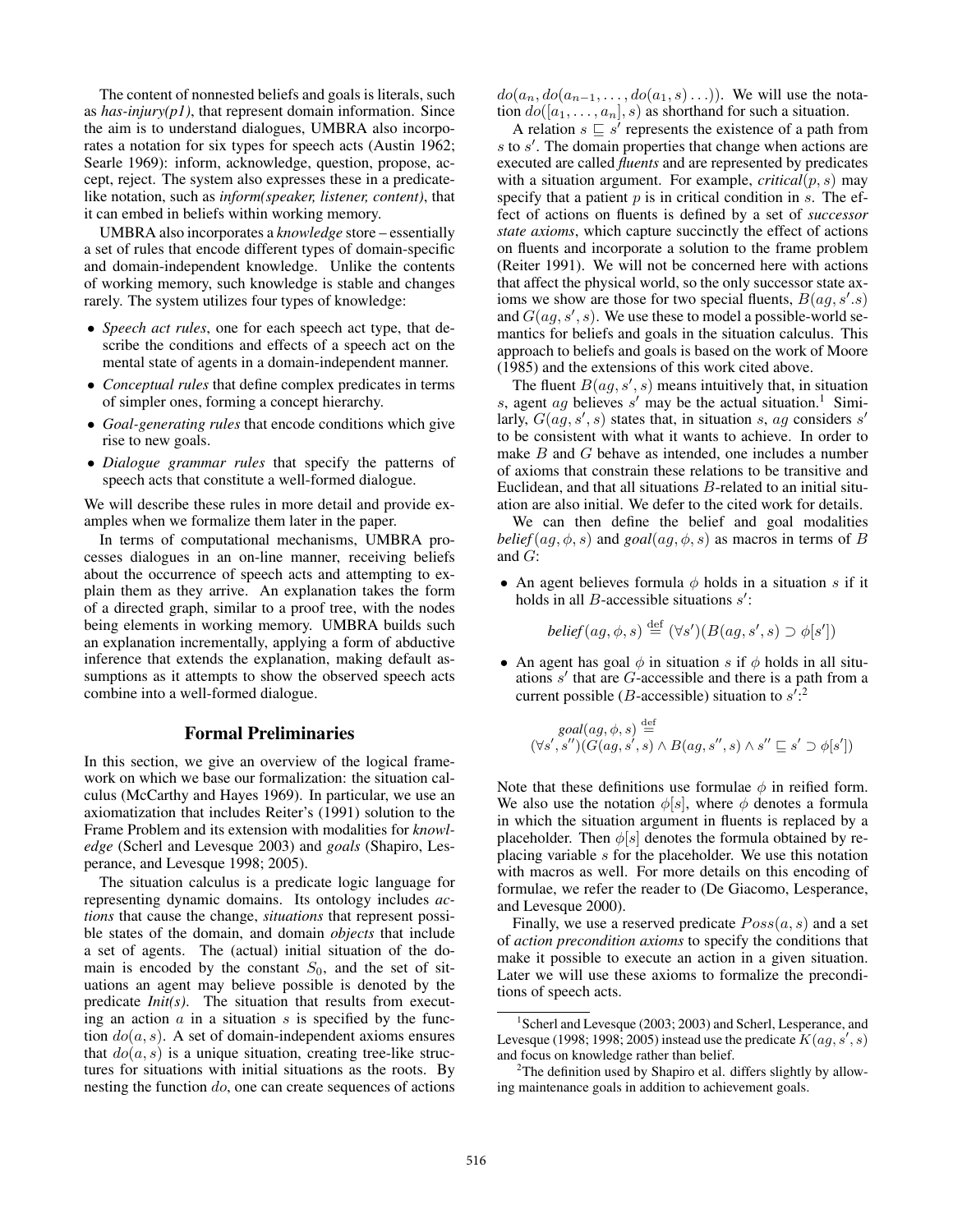## Representational Assumptions

We assume a situation calculus language that includes predicate and function symbols to represent the domain of interest. We also include action functions to represent speech acts in an almost identical form as UMBRA, such as *inform* $(ag_s, ag_l, \ell)$ . However, recall that these are action terms and  $\ell$  is a situation calculus formula with situation variables replaced by a placeholder.

The initial mental state of the agents is given by a set of ground facts

$$
belief(Ag, L, S_0)
$$

that correspond to the initial contents of working memory before any speech acts occur. As in UMBRA, we assume that L is a ground *literal* (an atomic formula or its negation).

### Speech Act Rules

UMBRA specifies the preconditions and effects of a speech act in a speech act rule. Consider the simplified rule for the *inform* speech act:

$$
\begin{array}{l} \n\inf \n\mathit{form}(S, L, C, T_1) \leftarrow \\
\mathit{belief}(S, C, T_1), \\
\mathit{goal}(S, belief(L, C, T_2), T_1), \\
\mathit{belief}(S, belief(L, C, T_2), T_2), \\
\mathit{belief}(L, goal(S, belief(L, C, T_2), T_2), T_2), \\
\mathit{belief}(L, belief(S, C, T_1), T_2), \\
\mathit{belief}(L, C, T_2), \\
T_1 < T_2.\n\end{array}
$$

UMBRA uses a temporal argument to distinguish preconditions from effects. The first two literals in the body, with temporal argument  $T_1$ , of this rule are the conditions. The other literals, except for the temporal constraint, are effects.

From the preconditions specified by the inform speech act, we obtain a precondition axiom for inform:<sup>3</sup>

$$
Poss(inform(a_s, a_l, \ell), s) \equiv
$$
  
\n
$$
belief(a_s, \ell, s) \land
$$
  
\n
$$
goal(a_s, belief(a_l, \ell), s) .
$$

As mentioned earlier, speech acts only affect the B and G accessibility relations, so their effects are captured in the successor state axioms for these relations. The successor state axiom for  $B$  has the form

$$
B(ag, s'', do(a, s)) \equiv
$$
  
\n
$$
(\exists s')[B(ag, s', s) \land s'' = do(a, s') \land Poss(a, s') \land
$$
  
\n
$$
(\forall ag_s, ag_l, \ell)(a = inform(ag_s, ag_l, \ell) \supset \Phi_{inf} \land
$$
  
\n
$$
a = acknowledgement(ag_s, ag_l, \ell) \supset \Phi_{ack} \land
$$
  
\n
$$
a = ...)]
$$
\n(1)

where  $\Phi_{inf}$  stands for

$$
ag = ag_s \supset belief(ag_l, \ell, s') \land ag = ag_l \supset (goal(ag_s, belief(a_l, \ell), s') \land \ell[s']) \land ag \neq ag_s \land ag \neq ag_l \supset {belief(ag_s, belief(ag_l, \ell), s'') \land belief(ag_l, goal(ags, belief(ag_l, \ell)), s'') \land belief(ag_l, belief(ag_s, \ell), s') \land belief(ag_l, \ell, s') }
$$

and  $\Phi_{\rm sn}$  for other speech acts sp are similar in their structure.

The successor state axiom for  $G$  is analogous but simpler, since the only speech act that affects it directly is *accept*:

$$
G(ag, s', do(a, s)) \equiv
$$
  
\n
$$
G(ag, s', s) \land (\exists s'')(B(ag, s'', s) \land do(a, s'') \sqsubseteq s') \land
$$
  
\n
$$
(\forall ag_l, \ell)(a = accept(ag, ag_l, \ell) \supset \ell[s'])].
$$
\n(2)

This axiom accounts for achievement goals and the one speech act, *accept*, that has an effect on relation G. As Shapiro et al. (2005) have shown, it can be generalized to handle *maintenance goals* (i.e., goals for something to hold over a period of time) and to handle events that cancel an existing goal, such as a *cancel propose* speech act.

## Conceptual Rules

Consider now the knowledge that UMBRA encodes in its conceptual rules, which define complex concepts in terms of simpler ones. As part of a theory of actions, these rules can be cast as *state constraints* on situations, which are also called *static laws*. Dealing with state constraints is a challenging task known in AI as the *ramification problem*, especially when the constraints include cycles. Fortunately, due to the hierarchical nature of the concept definitions, conceptual rules are acyclic and therefore simpler to handle.

However, before we can incorporate concept definitions, we must first express the conceptual rules' knowledge in our logical language. A simple example of such a rule is: "A patient is in critical condition if she has an artery bleeding," which we may encode as the implication

$$
(body-part(p, b, s) \land artery(b, s) \land bleeding(b, s))
$$
  
 $\supset$  critical(p, s).

The fact that all literals in this formula have the same situation argument s indicates that it is indeed a state constraint. In general, conceptual rules can be encoded as formulae of the form

$$
F(\vec{y},s) \supset p(\vec{x},s) \quad , \tag{3}
$$

where the only free variables in formula  $F(\vec{y}, s)$  are  $\vec{y}$  and s, the only situation term that appears in it is  $s$ , and  $p$  is a fluent predicate.

If an agent is informed that  $critical(P_1)$ , UMBRA's explanation mechanism would infer, assuming the above rule is the only one with *critical* in the head, that  $P_1$  is bleeding from an artery. In other words, the system makes an implicit assumption that, for a concept  $p$ , the set of all conceptual rules with head p constitute a complete definition of that concept. In order to capture this behavior in our formalization, we must gather, for each high-level concept, all the conceptual rules that define it and put their encoding into the form of an equivalence,

$$
\mathbf{F}(\vec{y},s) \equiv p(\vec{x},s) \quad , \tag{4}
$$

where  $\mathbf{F}(\vec{y}, s)$  stands for the formula  $F_1(\vec{y}_1, s) \vee \ldots \vee$  $F_n(\vec{y}_n, s)$  such that each disjunct corresponds to the antecedent of a conceptual rule for p.

Assuming that all agents utilize their conceptual rules, incorporating them into the formalization means that all the worlds considered possible by an agent should satisfy the

<sup>&</sup>lt;sup>3</sup>Throughout the paper, we assume variables that appear free in formulae are implicitly universally quantified with widest scope.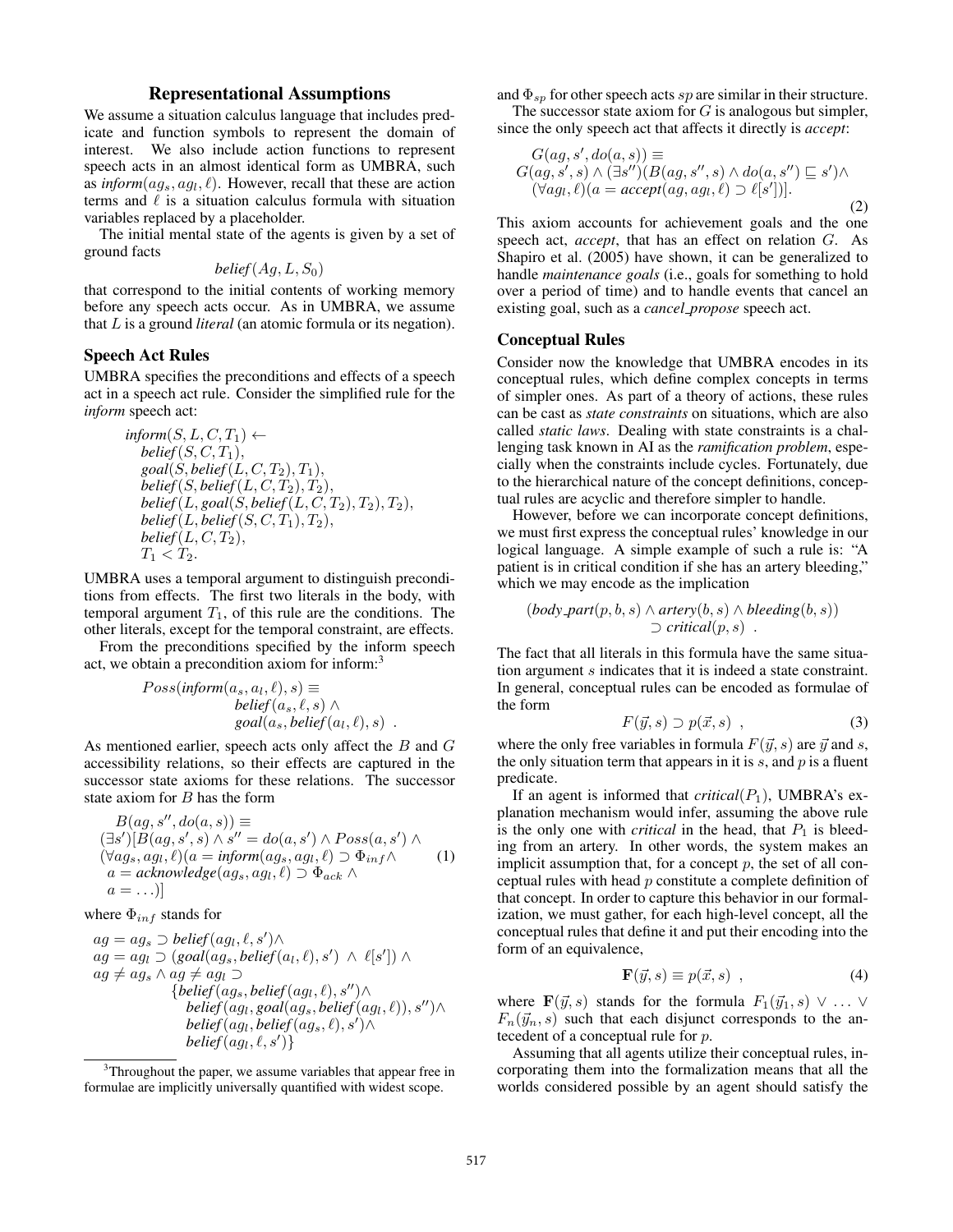rules. Thus we must add them as conditions that are satisfied by situation  $s''$  in the successor state axiom (1) for  $B$ . For each concept  $p$  defined by the conceptual rules, we would add the conjunct

$$
\mathbf{F}(\vec{y}, s') \equiv p(\vec{x}, s') . \tag{5}
$$

For the example rule above, we would add the condition

$$
(body{\text -}part(p, b, s') \wedge \ldots) \equiv critical(p, s') .
$$

This means that, if an agent is informed that  $critical(P_1)$ , not only will this hold in all the resulting situations believed possible, but so will *body\_part* $(P_1, B_1)$ , *artery* $(B_1)$ , and *bleeding*( $B_1$ ) for some object  $B_1$ . In other words, the agent will come to believe these literals.

#### Goal-Generating Rules

Another form of knowledge describes situations in which new goals arise. UMBRA encodes this content in terms of *goal-generating rules*, which are similar to conceptual rules except that their heads are literals that become goals when the rule applies. If a rule's body is satisfied by the current contents of working memory, then the system adds the instantiated head to memory as a new goal. An example is a rule that states: "If an agent believes that a patient is in critical condition, then it has the goal of getting the patient in stable condition."

We can express goal-generating rules in our logic as formulae of the form

$$
belief(ag, f_1(\vec{y}_1), s) \land \dots \land belief(ag, f_n(\vec{y}_n), s)
$$
  
\n
$$
\supset goal(ag, p(\vec{x}), s)
$$
 (6)

with one example being

$$
belief(ag, critical(p), s) \supset goal(ag, stable(p), s) .
$$

As with conceptual rules, the presence of formulae like (6) in our formalization means that we have another instance of the ramification problem, but this time for goals. Like conceptual rules, these are stratified, but this involves only two strata, since the antecedents are expressed in terms of belief, while the consequents are instead stated in terms of the goal modality.

We can then incorporate formulae (6) from goal generating rules as additional conditions in the successor state axiom (2) of relation G. We add these conditions as conjuncts of the form:

$$
\bigwedge_{i=1,\ldots,n} belief(ag, f_i(\vec{y}_i), do(a,s)) \supset p(\vec{x}, s') .
$$

### Dialogue Grammar Rules

We have described our formalization of the direct and indirect effects of speech acts on agents' mental states as encoded by the B and G relations. We need one last form of knowledge before we can specify the dialogue understanding problem, namely, knowledge about what counts as a well-formed dialogue. UMBRA stores this knowledge in a "dialogue grammar" that it also encodes as rules. Intuitively, this grammar specifies what sequences of speech acts are acceptable dialogues. The grammar imposes conditions on the types, the agents, and the content of the speech acts that may appear in a legitimate conversation.

In our analysis, we will use formulae with a similar but slightly simpler grammar-like structure. We will define a dialogue as a sequence of *adjacency pairs* (Sacks, Schegloff, and Jefferson 1974) and generalizations of this idea: inform-acknowledge, question-informacknowledge, propose-accept and propose-reject-informacknowledge. We refer to these short sequences of speech acts as *exchanges* and define them by means of macros:

• An inform-acknowledge exchange is a corresponding pair of speech acts with matching speaker, listener and content arguments:

$$
\begin{array}{ll}\n\textit{inform}\_\textit{ack}(a_1, a_2, s) \stackrel{\text{def}}{=} (\exists a g_s, a g_l, \ell) \\
a_1 = \textit{inform}(a g_s, a g_l, \ell) \land \\
a_2 = \textit{acknowledge}(a g_l, a g_s, \ell).\n\end{array}
$$

• The question-inform-acknowledge exchange, in addition to the right pattern of arguments, requires that the content of the inform act be relevant to the content of the question. We do not define *relevant* here, but its intended purpose is to capture whether the content of the inform following a question can be considered an answer.

$$
\begin{array}{ll}\n\textit{question\_inform\_ack}(a_1, a_2, a_3, s) \stackrel{\text{def}}{=} (\exists ag_s, ag_l, \ell, \ell') \\
a_1 = \textit{question}(ag_s, ag_l, \ell) \land \\
a_2 = \textit{inform}(ag_l, ag_s, \ell') \land \\
a_3 = \textit{acknowledge}(ag_s, ag_l, \ell') \land \\
\textit{relevant}(\ell, \ell', s).\n\end{array}
$$

The propose-accept exchange is similar to informacknowledge and we omit it.

• In a propose-reject-inform-ack exchange, an agent rejects a proposal and informs the other agent of its reason for rejecting it:

$$
\begin{array}{ll} \textit{propose-reject.inform-ack}(a_1,a_2,a_3,a_4,s) \stackrel{\text{def}}{=} \\ (\exists ag_s, ag_l, \ell, \ell')a_1 = \textit{propose}(ag_s, ag_l, \ell) \land \\ a_2 = \textit{reject}(ag_l, ag_s, \ell) \land \\ a_3 = \textit{inform}(ag_l, ag_s, \ell') \land \\ a_4 = \textit{acknowledge}(ag_s, ag_l, \ell') \land \\ \textit{relevant}(\ell, \ell', s). \end{array}
$$

In addition, we introduce a macro for situations that correspond to a sequence of actions that ends in one of the above exchanges. Intuitively,  $\mathit{exchange}(s', s)$  means that executing one of the exchanges in situation  $s'$  results in situation  $s$ :

$$
\begin{array}{c} \mathit{exchange}(s',s) \stackrel{\text{def}}{=} (\exists a_1, a_2, a_3, a_4) \\ s = do(a_1, do(a_2, s')) \land \mathit{inform}.\mathit{ack}(a_2, a_1, s') \lor \\ s = do(a_1, do(a_2, do(a_3, s'))) \land \\ \mathit{question\_inform}.\mathit{ack}(a_3, a_2, a_1, s') \lor \\ s = do(a_1, do(a_2, s')) \land \mathit{propose}.\mathit{accept}(a_2, a_1, s') \lor \\ s = do(a_1, do(a_2, do(a_3, do(a_4, s')))) \land \\ \mathit{propose-reject}.\mathit{inform}.\mathit{ack}(a_4, a_3, a_2, a_1, s'). \end{array}
$$

Finally, we define *dialogue*(s) to denote a (possibly empty) dialogue has led to situation  $s$ . This holds if  $s$  is an initial situation or a dialogue followed by an exchange leads to  $s$ :

$$
dialogue(s) \equiv s = S_0 \vee (\exists s') exchange(s', s) \wedge dialogue(s').
$$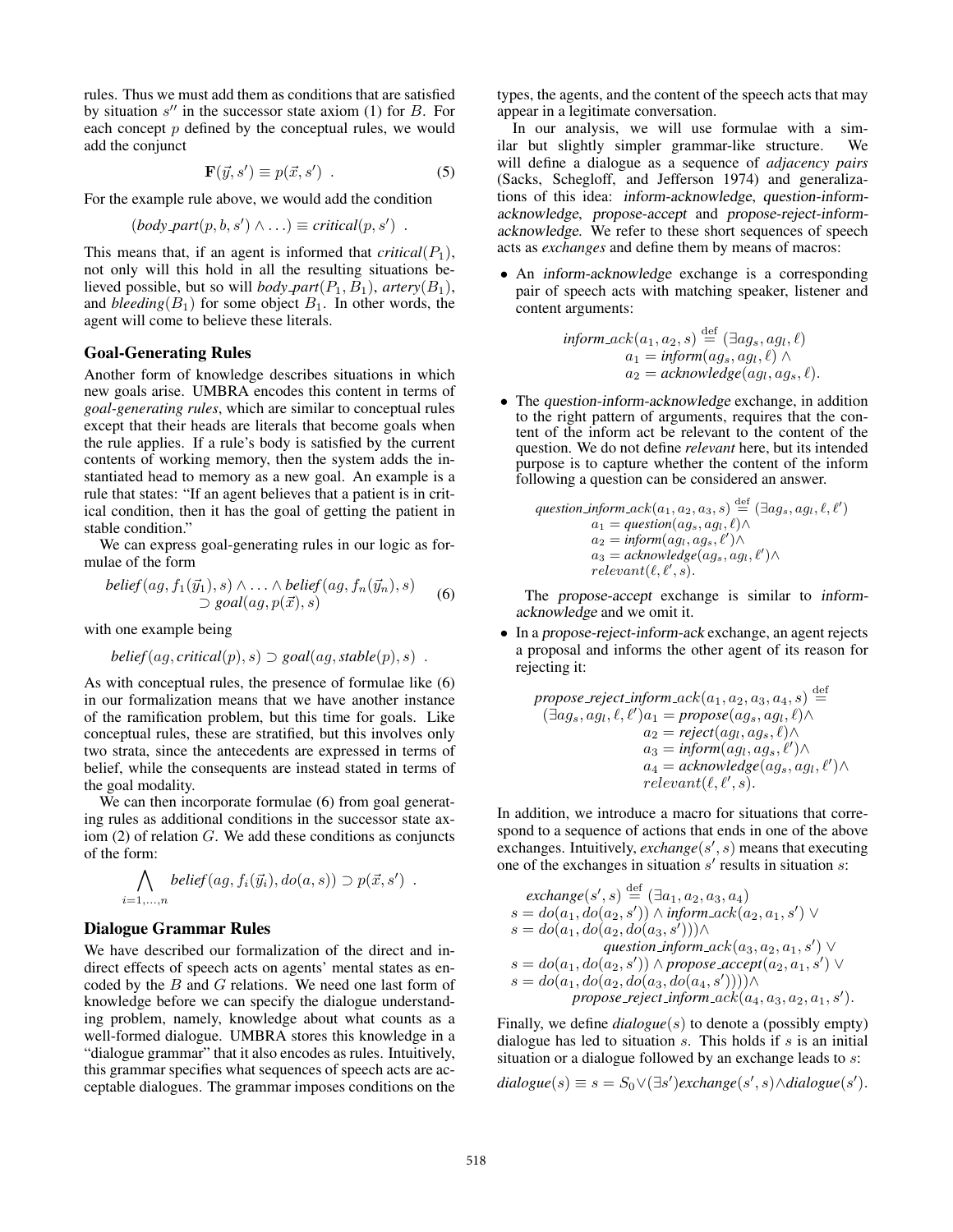## Dialogue Understanding

We can now state the problem of *dialogue understanding*. Given a sequence of observed speech acts, the task is to find (a) a set of belief and goal facts and (b) implicit speech acts such that a background theory together with the facts entails that the sequence of speech acts is a well-formed dialogue.

We will consider two versions of this task. The first is a *global* dialogue understanding problem in which the observed speech acts are given at once. The second task is an *incremental* version in which the observations are given sequentially and the explanation is obtained in an iterative fashion. The latter comes closer to the way that humans and UMBRA interpret dialogues.

To continue, we must introduce a few concepts and notation. *Belief facts* and *goal facts* are ground atomic formulae of the form *belief*( $Ag, \ell, S$ ), respectively, *goal*( $Ag, \ell, S$ ). By *fact* we mean a belief or a goal fact. We say a fact is *relative to situation* S if S is its situation argument. Let T be a theory comprised of four sets:

- $T_{sc}$ , the foundational situation calculus axioms;
- $T_{sa}$ , a speech act theory including the axioms for modalities  $B$  and  $G$ ;
- $T_a$ , the dialogue grammar axioms; and
- $T_{S_0}$ , the initial mental state.

We say a *dialogue* is a situation term  $do([Sp_1, \ldots, Sp_n], S_0)$ where each  $Sp_i$  is a ground speech act term. Let D, which is called an *extension* of  $D = do([Sp_1, \ldots, Sp_n], S_0)$ , be a term of the form  $do([Sp'_1, \ldots, Sp'_m], S_0)$ , such that  $n \leq$ m and there is an injective function  $f : \{1, \ldots, n\} \mapsto$  $\{1, \ldots, m\}, f(i) < f(j)$  if  $i < j$ , and  $Sp_i = Sp'_{f(i)}$ .

In other words, all speech acts of  $D$  appear in  $\hat{D}$  with their order preserved. We also need a macro *executable*(s), which means that each action in a sequence is possible:

$$
executable(s) \stackrel{\text{def}}{=} (\forall a, s').do(a, s') \sqsubseteq s \supset Poss(a, s')
$$

and the notion of a *global hypothesis for dialogue* D, which is a set  $GH_{\widehat{D}}$  of facts each relative to a situation subterm of  $d_{\theta}(\widehat{D}, S_{\theta})$  where  $\widehat{D}$  is equal to or an extension of  $D$  $do(\hat{D}, S_0)$ , where  $\hat{D}$  is equal to or an extension of D.

Definition 1 (Global Explanation) *The global hypothesis*  $GH_{\widehat{D}}$  *of D* is a global explanation *of a dialogue D if*<br>•  $T \cup GH_{\widehat{D}}$  is consistent and

•  $T \cup GH_{\widehat{D}}$  is consistent and

• 
$$
T \cup GH_{\widehat{D}} \models
$$
 *executable* $(do(\widehat{D}, S_0)) \land$  *dialogue* $(do(\widehat{D}, S_0))$ .  
It is clear that this problem involves a form of abductive in-

ference. Indeed, the above definition is rather close in form to the standard definition of logic-based abduction (e.g., see Eiter and Gottlob 1995). One glaring omission is the absence of any preference, such as minimality, on explanations. We leave this aspect underspecified and assume that some criterion is used uniformly.

In the incremental form of the problem, in addition to an observed partial dialogue, we are also given the explanation obtained in the preceding iteration. This leads to the concept of a *local hypothesis* for a dialogue  $D$ , which is a set  $LH_D$ of facts all relative to  $do(D, S_0)$ .

Let  $D'$  be a dialogue,  $E'$  be a set of facts each relative to a subterm of  $do(\overline{D}', S_0)$ , and  $Sp$  be a ground speech act term. Intuitively,  $\dot{D}'$  and  $\dot{E}'$  are the current dialogue and its explanation prior to the most recent observation Sp.

**Definition 2 (Incremental Explanation)** Let  $D', E'$  and  $Sp$  *be as above and*  $D = do(Sp, do(D', S_0))$ *. A local hypothesis*  $LH_D$  *of dialogue*  $D$  *is a* local explanation of  $Sp$ with respect to  $\dot{D}'$  and  $\ddot{E}'$  if

- $T \cup E' \cup LH_D$  *is consistent and*
- $T \cup E' \cup LH_D$   $\models$  *executable* $(do(Sp, do(D', S_0))) \wedge$  $dialogue(do(\widehat{Sp}, do(D', S_0)))$ .

Notice that, according to this definition, the prior dialogue  $D'$  is not expanded as part of the explanation. The prior explanation  $E^{\dagger}$  is also preserved, since the incremental nature of the process is intended to make only "local" decisions and assumptions. We only expand the singleton sequence  $Sp$  and the hypothesis contains only facts relative to  $D$ .

Building dialogue explanations incrementally by making local assumptions makes the computational problem more tractable, but obviously there is a price to pay. The process may fail to find a local explanation even if a global explanation exists. In the next section we show that, if local explanations are found for a complete dialogue, then their union coincides with a global explanation.

## Relevant Properties

With our formal framework in place and our specification of the dialogue understanding task, we can now formulate a number of properties. We consider properties about the framework, about the dialogue understanding formulations, and about the dialogues themselves.

In terms of framework properties, we can show that the successor state axioms of the modalities  $B$  and  $G$  capture the effects of the speech acts as intended. For instance, for *inform*, we have:

Proposition 1 *Let* A, B *be agents,* S *a ground situation term and*  $\ell$  *a formula. The logical consequences of a theory* T *include:*

- *belief* $(A, \text{belief}(B, \ell), \text{do}(\text{inform}(A, B, \ell), S))$ ;
- *belief*( $B$ , *belief*( $A$ ,  $\ell$ ),  $do$ (*inform*( $A$ ,  $B$ ,  $\ell$ ),  $S$ ));
- *belief*( $B$ ,  $goal(A, belief(B, \ell)), do(inform(A, B, \ell), S)$ );
- *belief*( $B, \ell, do$ (*inform*( $A, B, \ell$ ), S)).

We can also verify that the framework correctly incorporates knowledge about conceptual inference and goal generation. Suppose that a formula  $F(\vec{y}, s) \equiv p(\vec{x}, s)$ , corresponding to conceptual rules for predicate  $p$ , has been included in a theory  $T$  as described above. Then we have:

#### Proposition 2

 $T \models belief(ag, F(\vec{y}), s) \supset belief(ag, p(\vec{x}), s).$ 

For example, if we have *belief*( $A$ , *body\_part*( $P_1$ ,  $B_1$ ),  $S$ ) and *belief* $(A, \text{artery}(B_1), S)$  hold, then we will also have  $belief(A, critical(P_1), do(inform(B, A, bleeding(P_1)), S)).$ 

A similar result holds regarding goal-generating knowledge. After incorporating a formula (6), we have: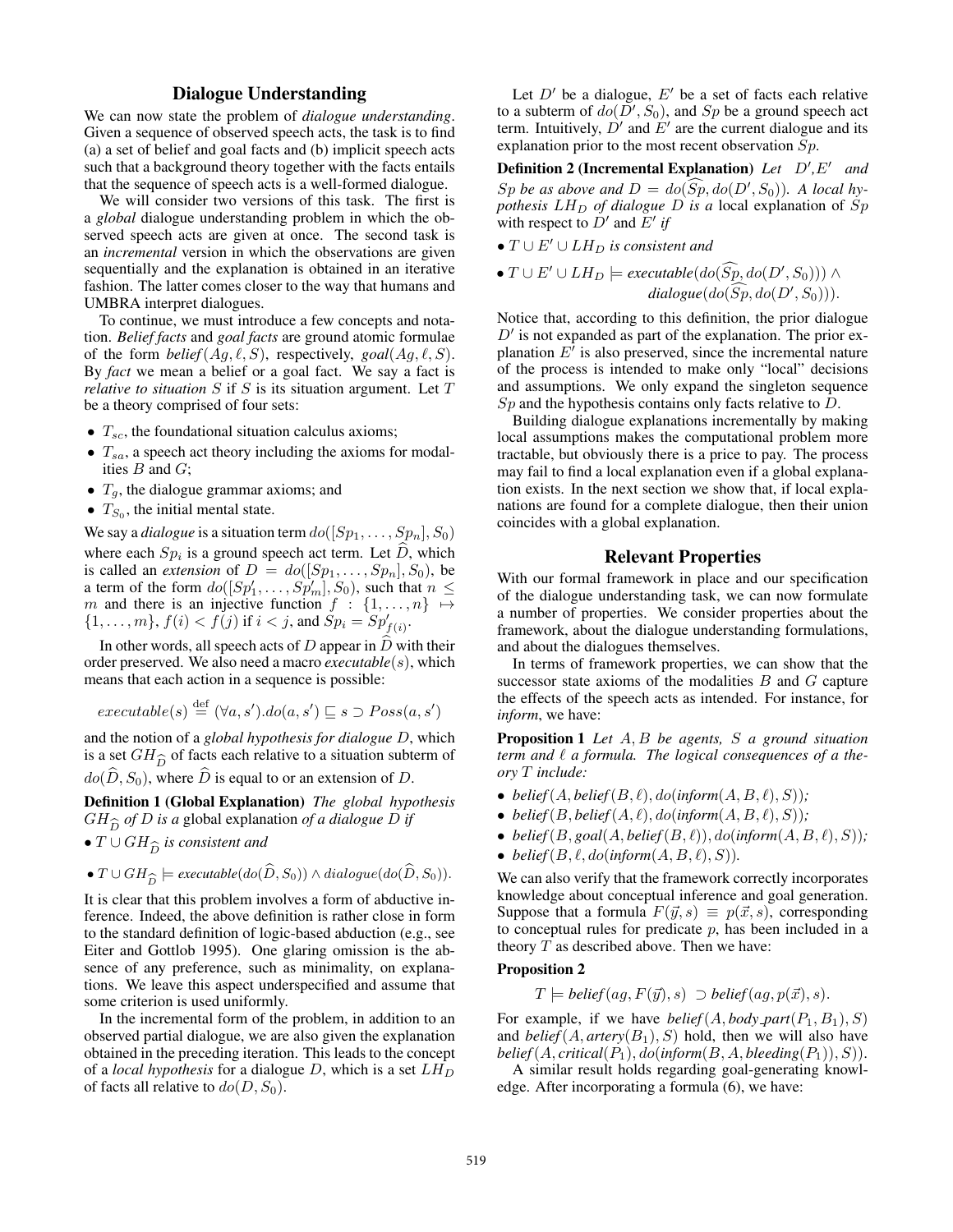#### Proposition 3

$$
T \models \bigwedge_{i=1,\dots,n} \text{belief}(ag, f_i(\vec{y}_i), s) \supset \text{goal}(ag, p(\vec{x}), s).
$$

Consider next our two notions of explanation. One question we raised earlier was whether incremental processing of a dialogue will eventually arrive at a global explanation. The next proposition establishes this property.

Proposition 4 *Suppose that a sequence of observed speech* acts  $Sp_1, \ldots, Sp_n$  results in a sequence of local explana*tions*  $E_1, \ldots, E_n$  *and an expanded dialogue*  $\hat{D}$  *of*  $D =$  $do([Sp_1, \ldots, Sp_n], S_0)$ . Then  $E_1 \cup \ldots \cup E_n$  is a global *explanation of* D*.*

As mentioned earlier, even if the converse of this proposition holds and a global explanation exists, incremental dialogue processing may fail to find a sequence of local explanations for the complete conversation. One alternative would be to incorporate backtracking into the explanation process. However, the computational advantage of incremental processing would then be largely lost. We will explore other options in future work.

Finally, an interesting property of dialogues and their explanations involves the important notion of *common ground* (Clark 1996). For a pair of agents engaged in a dialogue, we can define the common ground as the set of literals  $\ell$  mutually believed by both agents in a given situation:<sup>4</sup>

$$
cg(ag_1, ag_2, \ell, s) \stackrel{\text{def}}{\leftarrow} \text{belief}(ag_1, \ell, s) \land \text{belief}(ag_2, \ell, s) \land \\ \text{belief}(ag_1, \text{belief}(ag_2, \ell), s) \land \\ \text{belief}(ag_2, \text{belief}(ag_1, \ell), s) \land \\ \text{belief}(ag_1, \text{belief}(ag_2, \text{belief}(ag_1, \ell)), s) \land \\ \text{belief}(ag_2, \text{belief}(ag_1, \text{belief}(ag_2, \ell)), s).
$$

We can then state the property that, as a dialogue progresses and is incrementally explained, the common ground between the agents is nondecreasing. Let  $D$  be a dialogue with local explanations  $E_1, \ldots, E_n$  and expanded dialogue D. Let  $D_i$  be the prefix of D that consists of the first i speech acts and  $\hat{D}_i$  be the expanded dialogue that corresponds to local explanation  $E_i$ .

**Proposition 5** Let T,  $E_1, \ldots, E_n$ , D,  $\widehat{D}$  be as defined *above and*  $S_k = do(\widehat{D}_k, S_0)$  *for any* k*.* If  $1 \leq i \leq j \leq n$ , *then*

$$
T \bigcup_{l=1,\ldots,n} E_l \models cg(ag_1, ag_2, \ell, S_i) \supset cg(ag_1, ag_2, \ell, S_j).
$$

### Related Research

The problem of dialogue understanding has received some attention in the literature. Our formalization builds substantially on earlier work on theories of action, speech act theory, possible worlds approaches to belief, and others analyses.

Our situation calculus framework is based on the work of Scherl and Levesque (2003) and Shapiro, Lesperance,

and Levesque (1998; 2005). Our formalization uses their successor state axioms for relations  $B$  and  $G$  but modifies them to incorporate conceptual and goal-generating knowledge. Other formalisms for belief and goals, based on different logics, include (Herzig and Longin 2000; Martin, Narasamdya, and Thielscher 2004; van Benthem, van Eijck, and Kooi 2006; Baral et al. 2010). Earlier work on speech acts, especially analyses of speech acts' conditions and effects in terms of mental states (Perrault and Allen 1980; Allen and Perrault 1980), has also influenced our formalization in substantial ways.

Above the utterance level, Carberry and Lambert (1999) report a dialogue interpretation system that is also based on speech acts. Their system can recognize subdialogues used by an agent who is convincing another of some proposition, which we have not addressed. Although they described their interpretation mechanism in pseudo-code, rather than declaratively, their "discourse recipes" specify speech acts in terms of agents' beliefs.

We have formalized the dialogue understanding problem in terms of logical abduction, and some earlier work has taken a similar approach. For instance, Litman and Allen (1985; 1987) present an abductive approach to dialogue processing, as does work reported by McRoy and Hirst (1995) that includes mechanisms for recovering from misunderstandings. Hobbs et al. (1993) have also used abductive inference for understanding, but only for processing at the sentence level.

Finally, we should mention important prior research on formalizations of discourse structure, such as that arising in dialogue. This includes the comprehensive work of Asher and Lascarides (2003), which extends Discourse Representation Theory (Kamp and Reyle 1993), and Rhetorical Structure Theory (Mann and Thompson 1987), among other prominent contributions.

### **Conclusions**

In this paper, we have presented a formalization of dialogue understanding in an extended situation calculus that includes modalities for belief and goals. Our framework builds on speech act theory and encodes both their direct effects on agents' mental states and their indirect effects due to inferences by conceptual and goal-generating knowledge. We provided two specifications of the dialogue interpretation task, and we showed a number of desirable properties about the formalization, the two variants of dialogue understanding, and the evolution of common ground, in terms of shared beliefs and goals, as a conversation progresses.

We believe that our framework for dialogue understanding is valuable both in its own right and as a formal specification for UMBRA, a system that interprets high-level dialogues through a process of incremental abduction. In future research, we intend to elaborate the framework to support a broader set of speech acts, additional forms of belief and goal revision, and forms of limited belief. We also hope to analyze more subtle aspects of conversation, such as whether a speaker's utterances are considerate of the listener's mental state and general sensibilities.

<sup>&</sup>lt;sup>4</sup>Clearly, what we really need here is a mutual belief modality, but we can still state a useful property without it.